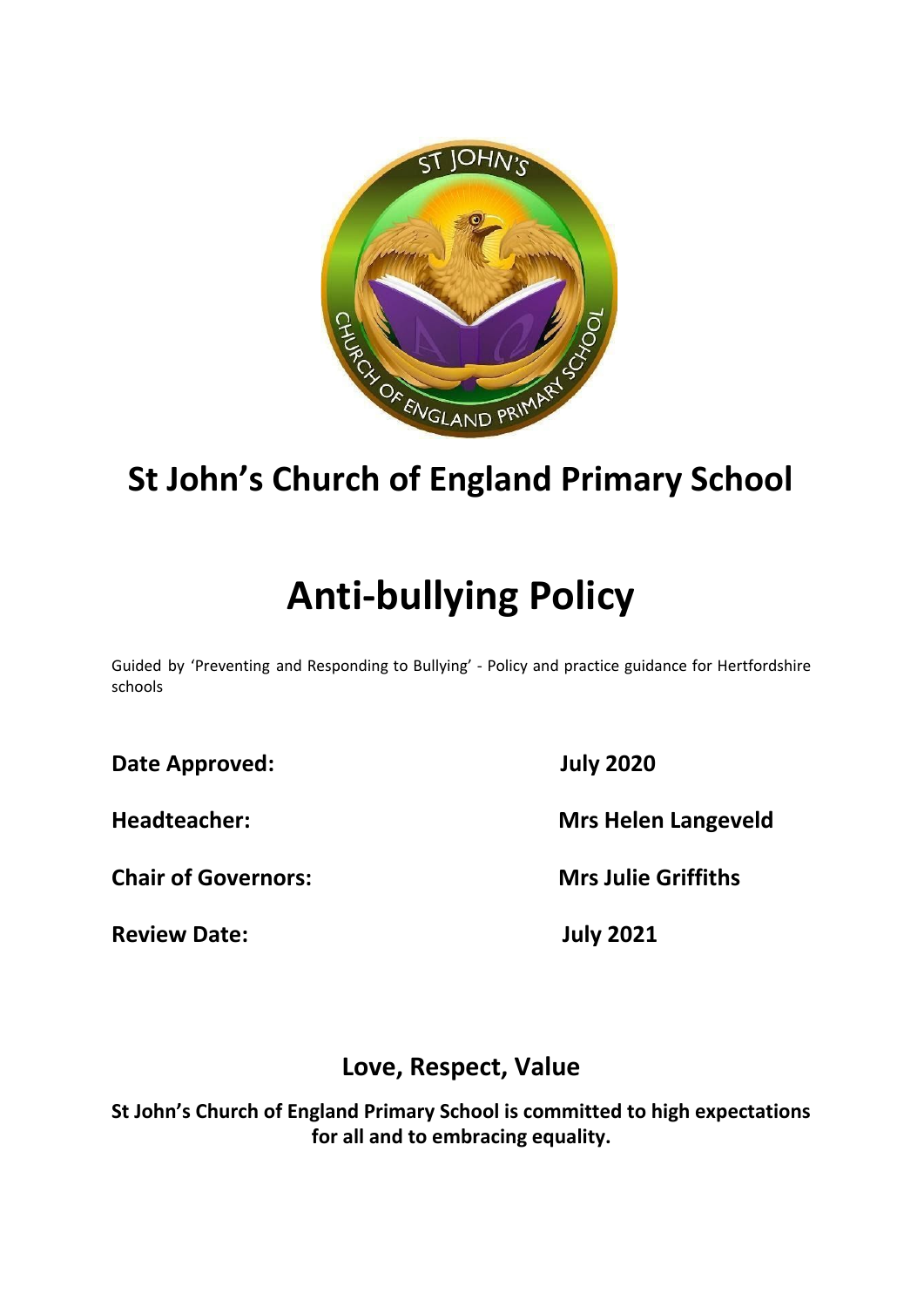## **Purpose**

*Church schools should, above all else, be places where relationships prosper, are nurtured, are encouraged to mature with wisdom, are cherished when under threat or are broken. Relationships within the whole learning community are important not only between children, but also between children and staff, staff and staff, staff and parents, staff, parents and governors. John Cox*

The purpose for this policy is to support the above statement and to form an integral part of our school's Christian ethos:

Loving your neighbour, respecting each other and valuing diversity.

'Every child should be able to learn in a school environment free from bullying of any kind and in which they feel safe and supported. There is no place for bullying in our schools and communities and each of us involved in education has a role in creating a culture in schools where bullying is not tolerated. No child deserves to suffer the pain and indignity that bullying can cause. We recognise the negative impact it has on the educational experiences and wider development of so many of our children and young people.' (Safe to Learn, DCSF 2007)

#### **Aims**

This policy statement outlines the commitment of the staff, children and Governors at St John's School to ensure that any form of bullying is prevented and avoided as far as possible for all members of the school community. These include:

- Children
- Teaching staff
- Support staff
- Voluntary staff
- Parents
- Governors
- Visitors to the school
- Students on placement.

The aims of St John's anti-bullying strategies and intervention systems are:

- To prevent, de-escalate and/or stop any continuation of harmful behaviour.
- To react to bullying incidents in a reasonable, proportionate and consistent way.
- To safeguard the pupil who has experienced bullying and to trigger sources of support for the pupil.
- To support the pupil causing the bullying and apply disciplinary sanctions if necessary to ensure they learn from the experience, possibly through multi agency support.

Equal opportunities and mutual respect should permeate all aspects of school life, and is the responsibility of every member of the school community.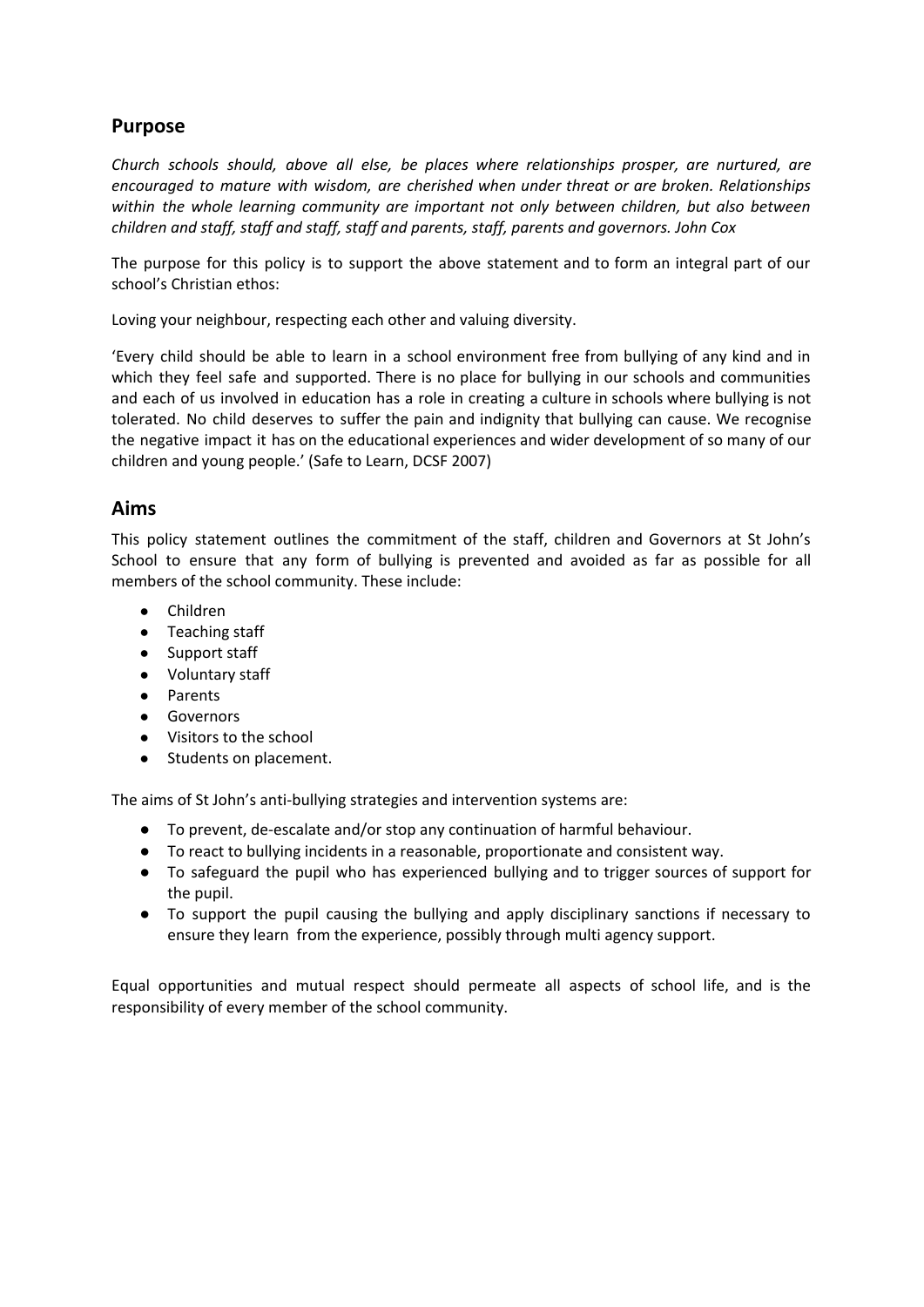#### **Anti-bullying Charter**

St John's adheres to the The Anti-bullying Charter principles –

#### **For pupils who experience bullying that**:

- they are heard;
- they know how to report bullying and get help;
- they are confident in the school's ability to deal with the bullying;
- steps are taken to help them feel safe again;
- they are helped to rebuild confidence and resilience;
- they know how they can get support from others.

#### **For pupils who engage in bullying behaviour:**

• disciplinary sanctions and learning programmes hold them to account for their behaviour and help them to face up to the harm they have caused;

• they learn to behave in ways which do not cause harm in future, because they have developed their emotional skills and knowledge;

• they learn how they can take steps to repair the harm they have caused.

#### **For St John's School:**

- the whole school community is clear about the anti-bullying stance the school takes;
- pupils, as well as staff and other members of the school, are fully engaged in developing and reviewing anti-bullying work in the school;
- every chance is taken to celebrate the success of anti-bullying work;

• all pupils are clear about the roles they can take in preventing bullying, including the role of bystanders.

#### **Growth Mindset and Learning without Limits**

There is a consistently high expectation of all children regardless of age, gender, ethnicity, ability or social background. All pupils are encouraged to improve on their own achievements. Parents are also encouraged to view their own children's achievements in this light.

The adults in the school try to provide good, positive role models in their approach to all issues relating to anti-bullying and equality of opportunity.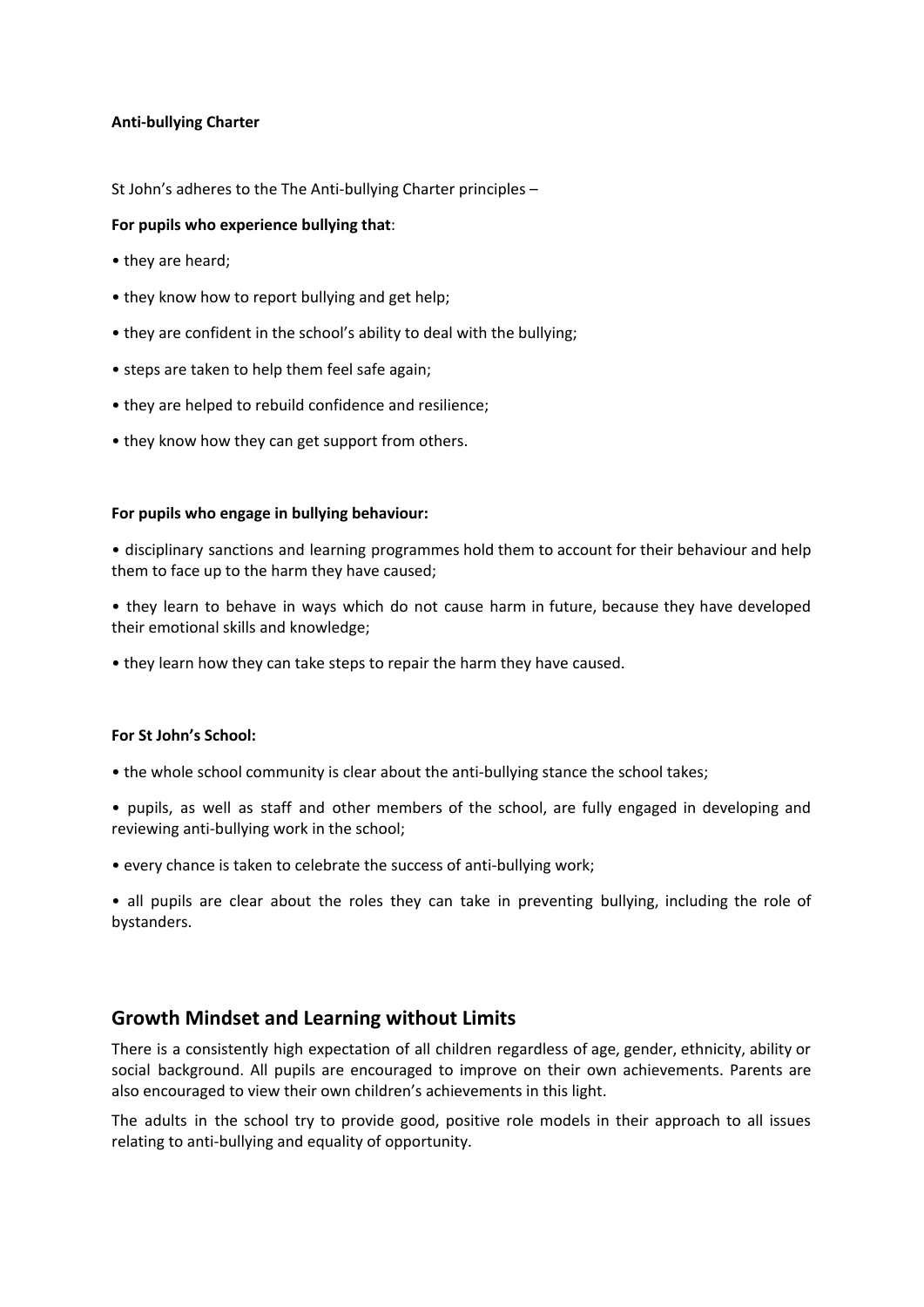## **Definition of Bullying**

All members of the school community are committed to providing a safe, positive, valuing and inclusive environment for pupils, staff and parents/ carers.

At St John's we define bullying behaviour as:

- Intentionally hurtful- It is deliberate, unjustifiable and unprovoked behaviour. It includes actions that cause physical, emotional or mental hurt to the victim and actions that violate another person's freedom and rights.
- A repeated experience- It is persistent or repeated anti-social behaviour.
- An inequality of power- The person being bullied finds it difficult to reject or deal with the offending behaviour, or those involved in the bullying behaviour have power over the victim.

## **Examples of bullying:**

- Verbal bullying and cyber-bullying
- Physical bullying
- Indirect bullying, eg, spreading rumours or excluding individuals
- Psychological bullying, eg, intimidation
- Racist taunts or gestures (All incidents are reported to county)
- Sexual
- Homophobic
- Disability

## **Prevention of Bullying**

St John's is a school where the Christian values mean we strive daily for a peaceful and supportive atmosphere. We also strive for a learning atmosphere which welcomes and values everyone. We aim to respond immediately to any allegations of bullying behaviour whether it be verbal, implied (e.g ignoring, isolation), physical intimidation or harm and cyberbullying.

At St John's we:

- Establish a Christian ethos with a whole school approach that models positive caring behaviours
- Hold Collective Worship and assemblies where the importance of being respectful and valuing others is discussed by children and adults. We demonstrate our values by every member of the school community having a voice.
- Have a curriculum that supports the learning of positive behaviours through our PSHCE, RE and Godly Play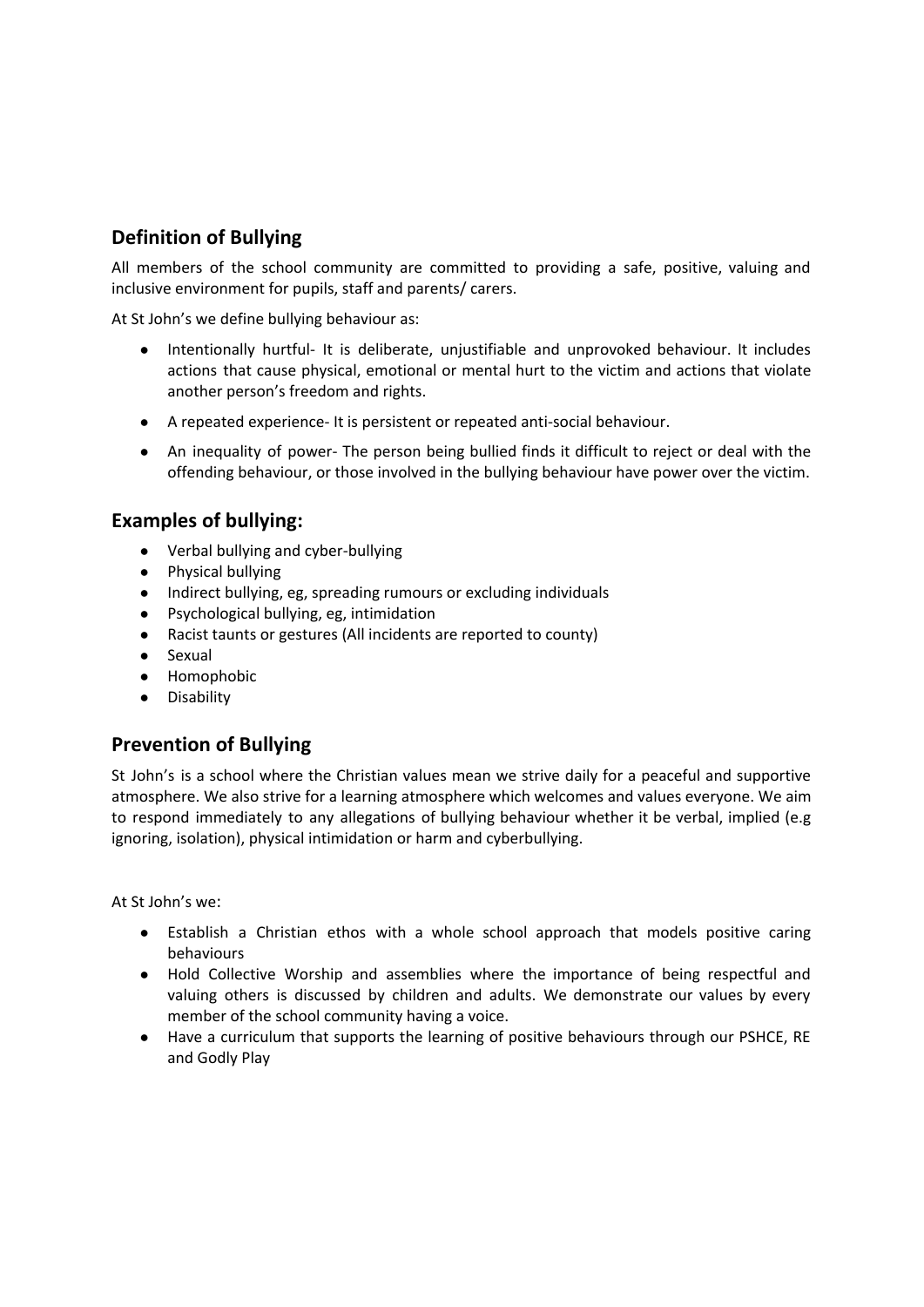#### **Responding to Bullying**

There are clear messages around the school that Bullying is never acceptable. The school actively promotes anti-bullying through Collective Worship, PSHCE and the annual focussed anti bullying/friendship week. We recognise the full range of types and categories of bullying including physical, emotional, cyber, sexual, homophobic and racial. We seek to create an environment where everyone is welcomed and included and diversity and difference is celebrated. The following is a list of actions available to staff depending on the perceived seriousness of the situation. The emphasis is always on a caring, listening approach as bullies are often victims too – that is often why they bully.

- Discussions with the victim. This will require patience and understanding. Remember – listen, assess, act
- Identify the bully/bullies. Obtain witnesses if possible. Advise the Headteacher

• Discussions with the bully/bullies. Confront them with the details and ask them to tell the truth about the situation/incident. Make it clear that bullying is not acceptable at St John's Church of England School

• If they do not own up, investigate further. If it is clear that they are lying, continue with the investigation. Children usually own up if presented with all the facts

• If they own up then follow the procedure outlined below:

*Separate discussions with parents of bully and victim.*

*Sanctions for the bully may include withdrawal from favoured activities, loss of playtimes, exclusion from school during lunchtimes, exclusion from school, depending on the perceived severity of the incident(s).*

*Continue monitoring the situation by observing at playtimes/lunchtimes and having discussions with the victim to ensure no repetition.*

*As the behaviour of the bully improves, then favoured activities etc. can be reinstated, and the child should be praised for good behaviour. This will rebuild the child's self-esteem, which may have been damaged after being caught bullying, or could have been low anyway, hence the bullying.*

• In order to prevent and identify incidents of bullying and the identities of bullies, at St John's Church of England School we have agreed to carry out the following strategies:

- All staff watch for early signs of distress in pupils
- All staff listen, assess, act

• Appropriate teaching from the PSHCE curriculum (mediation, social stories, collaboration, circle of friends, peer befriending, buddy systems, circle time)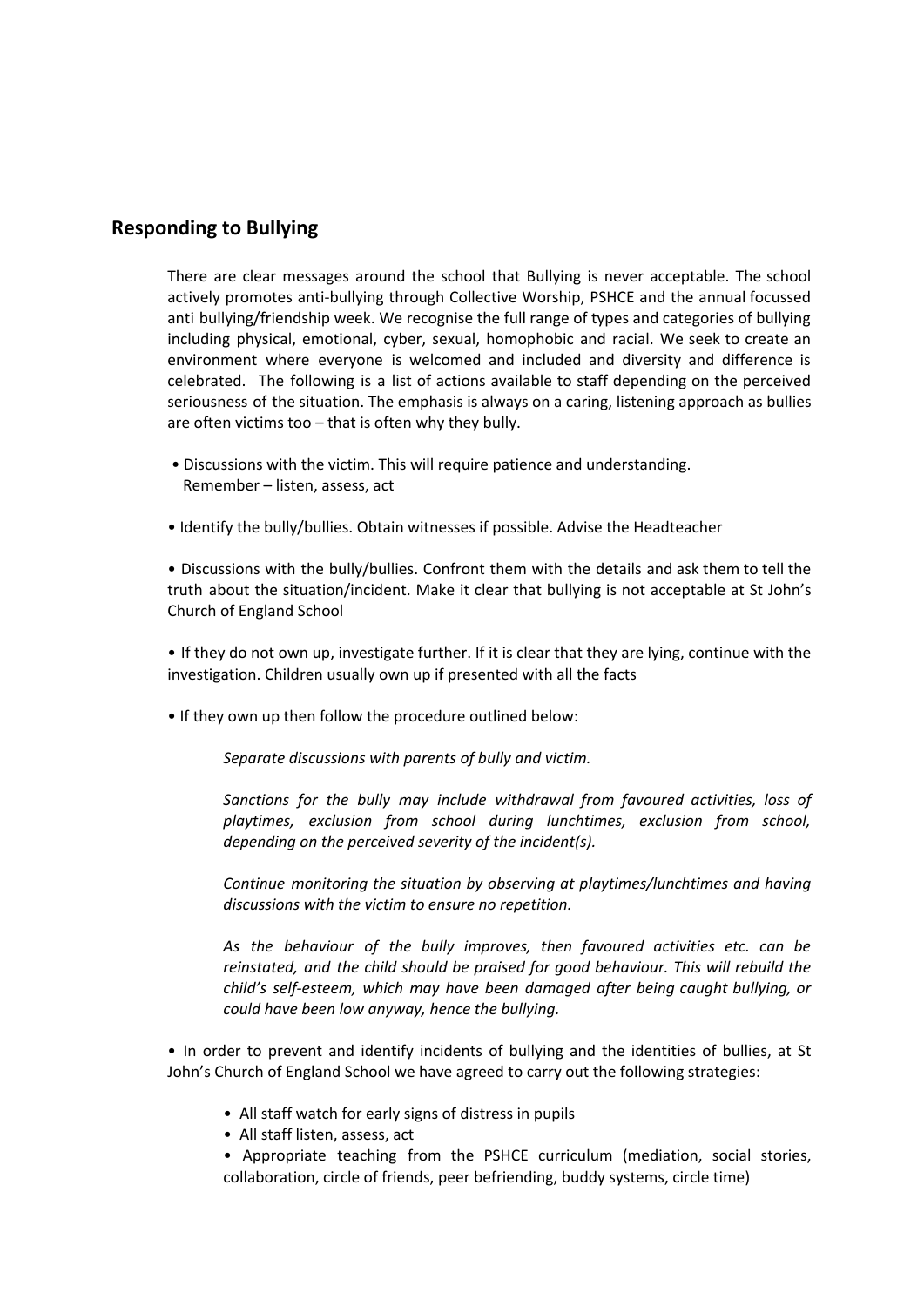*A sanction must be proportionate. In determining whether a sanction is reasonable, section 91 of the Education and Inspections Act 2006 says the penalty must be reasonable in all the circumstances and that account must be taken of the pupil's age, any special educational needs or disability they may have, and any religious requirements affecting them.*

## **Support**

St John's will apply appropriate support to each individual case and child. Teaching from the PSHCE curriculum and Collective Worship will be fine tuned as appropriate. Mediation, social stories, collaboration, circle of friends, peer befriending, buddy systems, circle time and/or restorative practice will be used as appropriate to the situation. Staff will be very aware of looking for potential self esteem and self advocacy needs that require positive reinforcement.

## **Reporting and Recording Bullying (Form 1 and 2)**

- All bullying (including cyberbullying) racist incidents are recorded and a confidential record is kept in the Headteacher's office.
- Inform the parents of the victim and perpetrator in the event of any bullying (including cyberbullying) or racial harassment
- Keeping records of bullying incidents will enable us to:
	- manage individual cases effectively;
	- monitor and evaluate the effectiveness of strategies;
	- celebrate the anti-bullying work of the school;
	- demonstrate defensible decision making in the event of complaints being made;
	- engage and inform multi-agency teams as necessary

## **Roles of staff**

The implementation of the policy is the responsibility of everyone within our school community. The responsibility for keeping the issue of anti bullying at a high level of priority at all times and in all areas, is that of Headteacher, Mrs Langeveld, our Deputy Headteacher and Senco, Anna Pyatt and our Send Governor, Mrs Julie Griffiths.

The Headteacher's termly report to Governors will inform them of any bullying and racist incidents, the actions put in place as a result and an update on the effectiveness of the actions.

## **Role of Parents/Carers and the Wider Community**

We aim to work in partnership with parents and carers to help all pupils to achieve their potential. Parents and carers have an important role to play in actively encouraging their child to be a positive member of St John's. If bullying is reported to the school, parents and carers need to be informed in a sensitive and responsible manner.

If parents or carers have concerns over bullying behaviour they should take up those concerns with the class teacher, Deputy Headteacher or the Headteacher as soon as possible. Parents or carers should take up any concerns they have with the school and not the parents or carers of other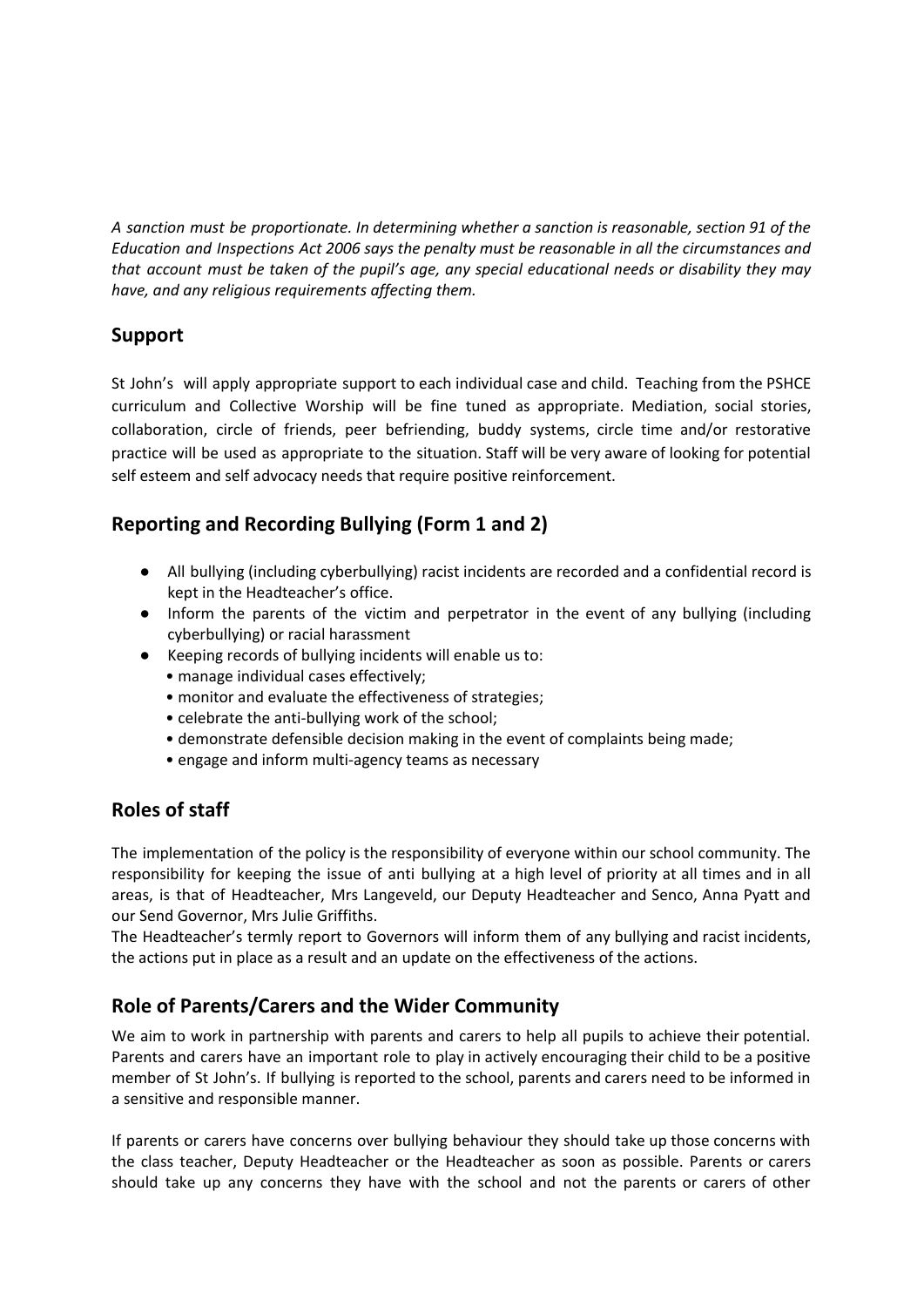parties. The best place to resolve conflicts between children is in the school where all sides and aspects of incidents can be explored.

Parents and carers are expected to exercise reasonable confidentiality around incidents in which they are involved. In particular, parents/ carers are requested not to spread stories about incidents as partial information can be inaccurate and affect the reputations of individual children and the school.

Parents/carers will be informed of any significant incidents involving their children in order to support their children and the school in seeking resolution and restoring a safe environment for all children.

If, as a parent/carer, you are not satisfied with how a situation has been handled, you can speak to our impartial, SEND Governor, Mrs Julie Griffiths, who is contactable via the school office.

#### **Resources and Materials**

The provision of good quality resources and materials to support discussions in the classroom is a high priority. Our Curriculum resources aim to:

- reflect "the reality of an ethnically and culturally diverse society"
- reflect a variety of viewpoints
- show positive images of males and females in society including disabled people
- reflect non-stereotypical images of all groups in a global context
- include materials to raise awareness of equal opportunity issues
- be equally accessible to all members of school community consistent with health and safety
- not include explicitly and implicitly racist or sexist materials.

#### **Language**

We recognise the importance of 'talk' in supporting the development of a child. Within this we recognise that it is important that all members of the school community use appropriate language which:

- does not transmit or confirm stereotypes
- does not offend
- creates and enhances positive images of particular groups identified at the beginning of this document
- creates the conditions for all people to develop their self esteem
- uses correct terminology in referring to particular groups or individuals.

## **Staffing and CPD**

We are bound by the legal requirements of the Equality Act of 2010 and guided by the Hertfordshire Policy on Equal Opportunities in Employment.

It is our policy to provide staff with training and development which will increase awareness of the needs of different groups of pupils in the various dimensions of equality of opportunity.